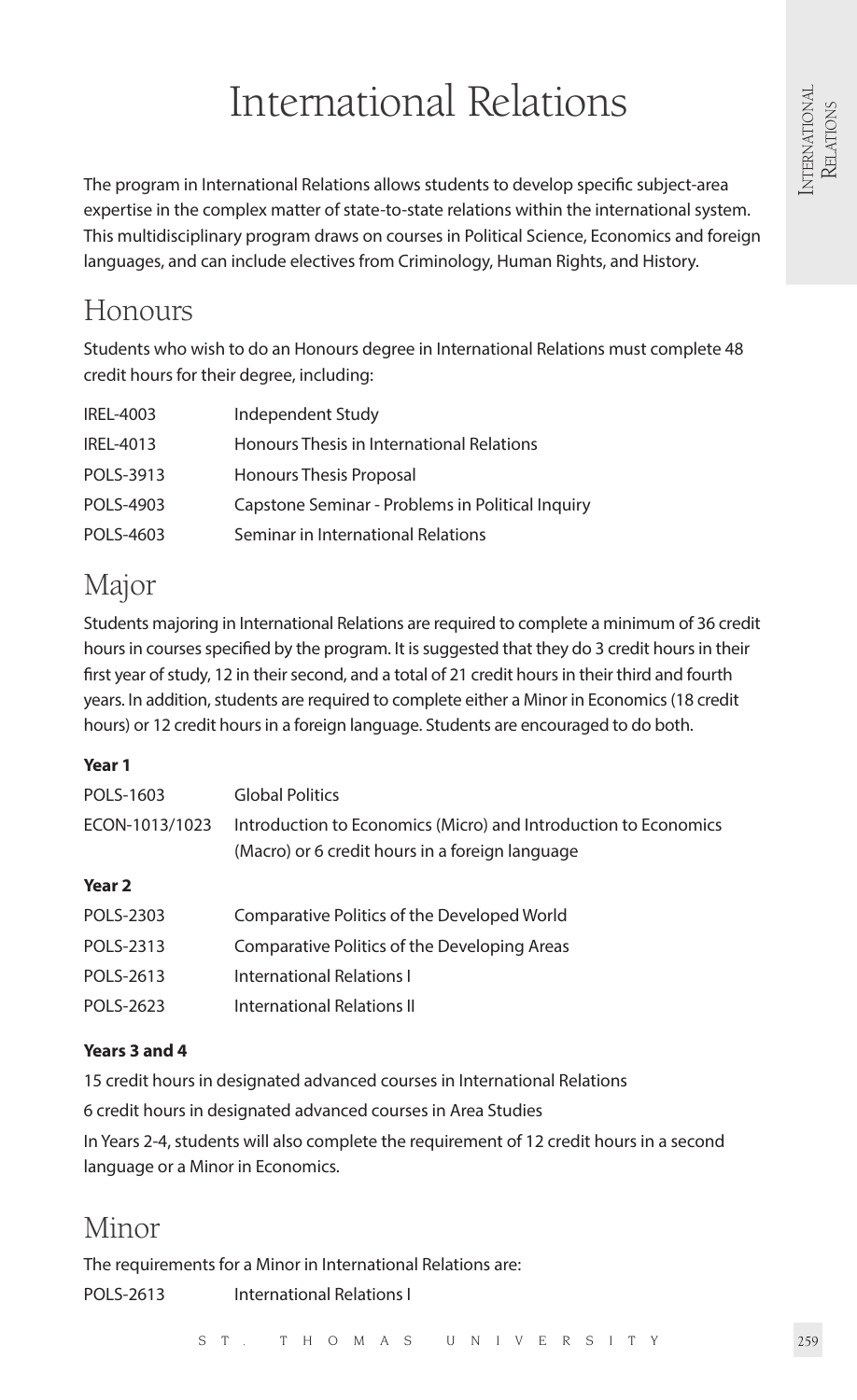# POLS-2623 International Relations II

An additional 12 credits from the list of "advanced international relations courses" approved for the Major

# Double Major with Political Science

The Major in International Relations and the Major in Political Science both require the completion of the following POLS courses: 1603, 2303, 2313, 2613, and 2623. Students who have completed those six courses in order to meet the requirements for the Major in International Relations may count them toward the Major in Political Science as well. No other courses taken for the Major in International Relations may be counted toward a second Major in Political Science.

# Courses

# **Year 1**

# **POLS-1603. Global Politics**

This course provides an introduction to the concepts of nation and state, sovereignty, forms of government, and political conflict. It does so through consideration of issues in world politics, such as human rights and social justice, ecological imbalance, economic inequalities, war, global governmental institutions and organizations.

# **ECON-1013. Introduction to Economics (Micro)**

This course, which is equivalent to one half of ECON 1006, examines the behaviour of consumers and producers in a market economy. Among the issues discussed will be environmental protection, wealth and poverty, and the extent of corporate power. (Credit will not be given for both ECON 1006 and ECON 1013.)

# **ECON-1023. Introduction to Economics (Macro)**

This course, which is equivalent to one half of ECON 1006, analyzes the Canadian economy and how it works. It includes a discussion of output, unemployment, growth, money, international trade, and finance. (Credit will not be given for both ECON 1006 and ECON 1023.)

> *Introductory-level courses in Spanish, French, and Japanese are available at St. Thomas University. Introductory-level courses in German and Russian are available at the University of New Brunswick.*

# **Year 2**

*A.) International Relations Core (6 credit hours)*

# **POLS-2613. International Relations I**

This course introduces students to International Relations theory, with a focus on the mainstream theories in the field, namely realism and its variants, liberalism and constructivism. These theories are illustrated and developed through the use of case studies and examinations of the institutions and structures of the international system. Prerequisite: POLS 1603, or permission of the instructor.

# **POLS-2623. International Relations II**

This course introduces students to the critical and non-mainstream variants of International Relations theory. These include Marxism, Gramscianism, feminist theories of IR, and other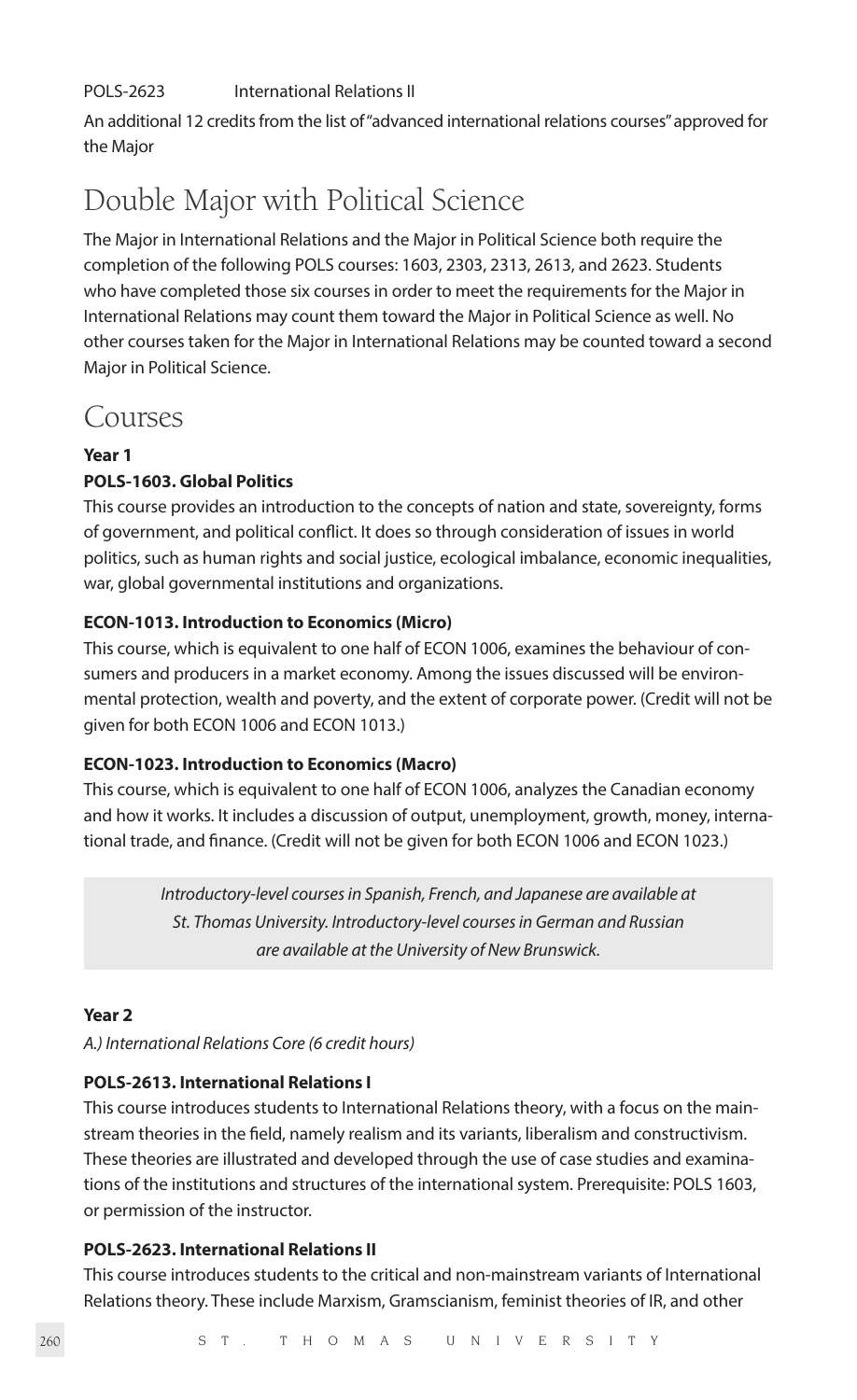forms of critical theory. These theories are illustrated and developed through the use of case studies and examinations of the institutions and structures of the international system. They are also contrasted with mainstream IR theories. Prerequisite: POLS 1603, or permission of the instructor.

# *B.) Comparative Core (6 credit hours)*

# **POLS-2303. Comparative Politics of the Developed World**

This course introduces students to the comparative study of governments in the industrial and post-industrial societies. It examines the question of how various political systems are classified, dealing with such issues as organization of the state, governance and policymaking, representation, and political legitimacy. Prerequisite: 3 credits in Political Science, or permission of the instructor.

# **POLS-2313. Comparative Politics of the Developing Areas**

This course introduces students to the comparative study of governments in the developing world. It focuses on such issues as the politics of development, modernization, and the interplay of political and social forces in selected developing nations. Prerequisite: 3 credits in Political Science, or permission of the instructor.

# **Years 3 and 4**

#### *A.) Advanced International Relations (15 credit hours)*

#### **POLS-2603. Political and Economic Integration in the Americas**

This course will examine economic and political integration theory in relations to theories of globalization, using the European Union and the Americas as central cases. The course will analyze, in depth, the issues of social justice, labour and environmental standards, poverty, gender issues, capitalism, and social democracy. This course will have online interactive features and may be taught in collaboration with other universities.

#### **POLS-3313. US Foreign Policy**

This course examines the foreign policy of the United States of America. It examines the roles of the Presidency, bureaucracy, and Congress in the making of foreign policy. The history of American foreign policy will be studied to contextualize present foreign policy and likely future scenarios. The impact of US economic policy in an era of globalization will be explored. Central to the course will be an investigation of the relationship of the US to other major powers and to international institutions.

#### **POLS-3333. Introduction to Political Economy**

The purpose of this course is to introduce students to the study of political economy as a subfield of political science. The first part of the course examines main conceptual frameworks in the study of the relationship between states and markets on the basis of classic readings. The second part of the course covers topics in market regulation, politics of development, and international political economy. Prerequisite: ECON 2153, or POLS 1603, and permission of the instructor.

# **POLS-3503. Human Rights in International Relations and Foreign Policy**

This course considers human rights in International Relations. It focuses on how the emerging human rights regime is affecting the practice of traditional state sovereignty. Special attention will be paid to the political and philosophical arguments around such issues as universal human rights versus cultural relativism, and the problems associated with humanitarian intervention.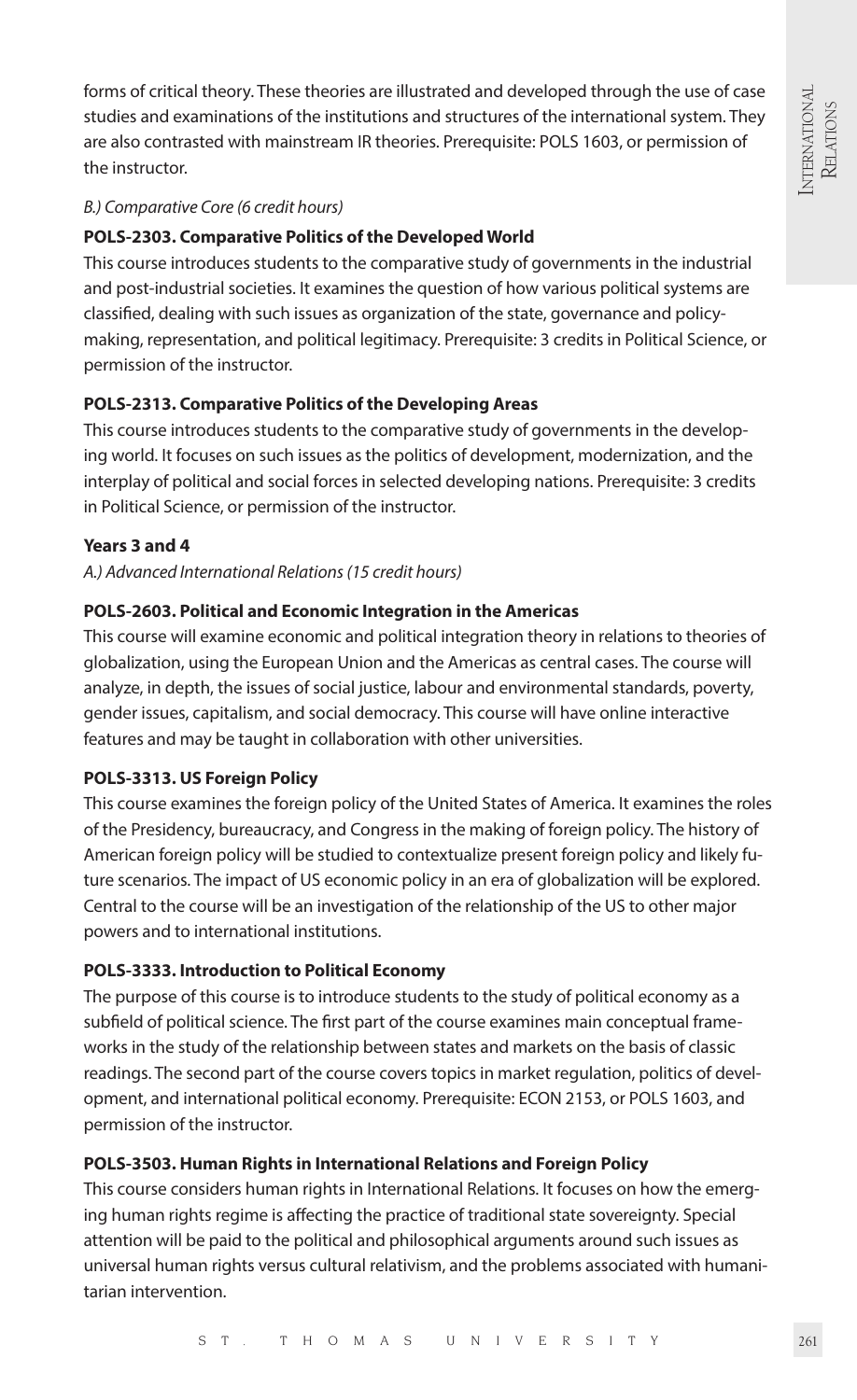#### **POLS-3513. Canadian Perspectives on International Law**

The course covers the major topics of international law: the law creation process, the law application process, participants in international law, territory and resources, and international dispute settlement. The lectures on each topic focus on particular Canadian economic, political, or geographic characteristics that raise legal questions, and discuss how Canada has interpreted and tried to influence the law in question.

#### **POLS-3523. International Relations in the Asia Pacific Region**

This course will focus on how the relations of the regional powers (China, Japan, and the United States) intersect and affect the shape of Asia Pacific's politics and economics. The course will also provide an overview of the interactions between the other regional states and the various efforts to build Asia Pacific-wide economic and security institutions.

# **POLS-3533. Canadian Foreign Policy**

This course is a study of Canada and its role in the world. It will focus, in particular, on the historical development of Canada's foreign policy and the continuities between the past and the present. Is Canada a "principal power" or is it highly constrained by the imperatives of its relationship with the United States? A significant component of the course will be spent in evaluating Canada's role in a post-Cold War and post-9/11 world. Particular attention will be paid to issues related to the question of multilateralism and Canada's evolving approach to this tradition. Prerequisites: POLS 2613, or 2623, or permission of the instructor.

# **POLS-3603. The United Nations**

This course will examine the UN as an international political institution, its structure and processes in the context of contemporary and enduring issues of world politics, including peace, security, development, and environmental sustainability.

#### **POLS-3613. Model United Nations**

This course will prepare students for participation in a Model United Nations, either Canadian or American sponsored. In a model UN simulation, students represent an assigned country's foreign policy on assigned issues on the UN agenda. The course will begin with an examination of the UN and its procedures. Subsequent topics will include researching the assigned UN issues and the assigned country's policy on them; preparation of working papers and motions, and strategies for effective conference participation. Fund raising for the trip required; half-credit course, but meets first and second terms; limited enrolment.

#### **POLS-4603. Seminar in International Relations**

This is a seminar directed primarily at senior Political Science Majors and Honours students. The specific topic of the seminar will change from year to year, but will consider, in depth, an issue or issues in international relations. Students will be expected to do advanced research and to present and defend their work in class. Prerequisite: POLS 2613, POLS 2623, or permission of the instructor.

#### **SOCI-3153. Sociology of War**

Competing theories about the origin and nature of war from different disciplines are introduced, and a sociological approach to war as an intersocietal political institution of long-standing and extending across the evolution of many social systems is developed. The effects of the institution of war on contemporary societies are examined, the utility of war in the age of nuclear weapons is questioned, and the social movements that have arisen to challenge the institution of war are scrutinized.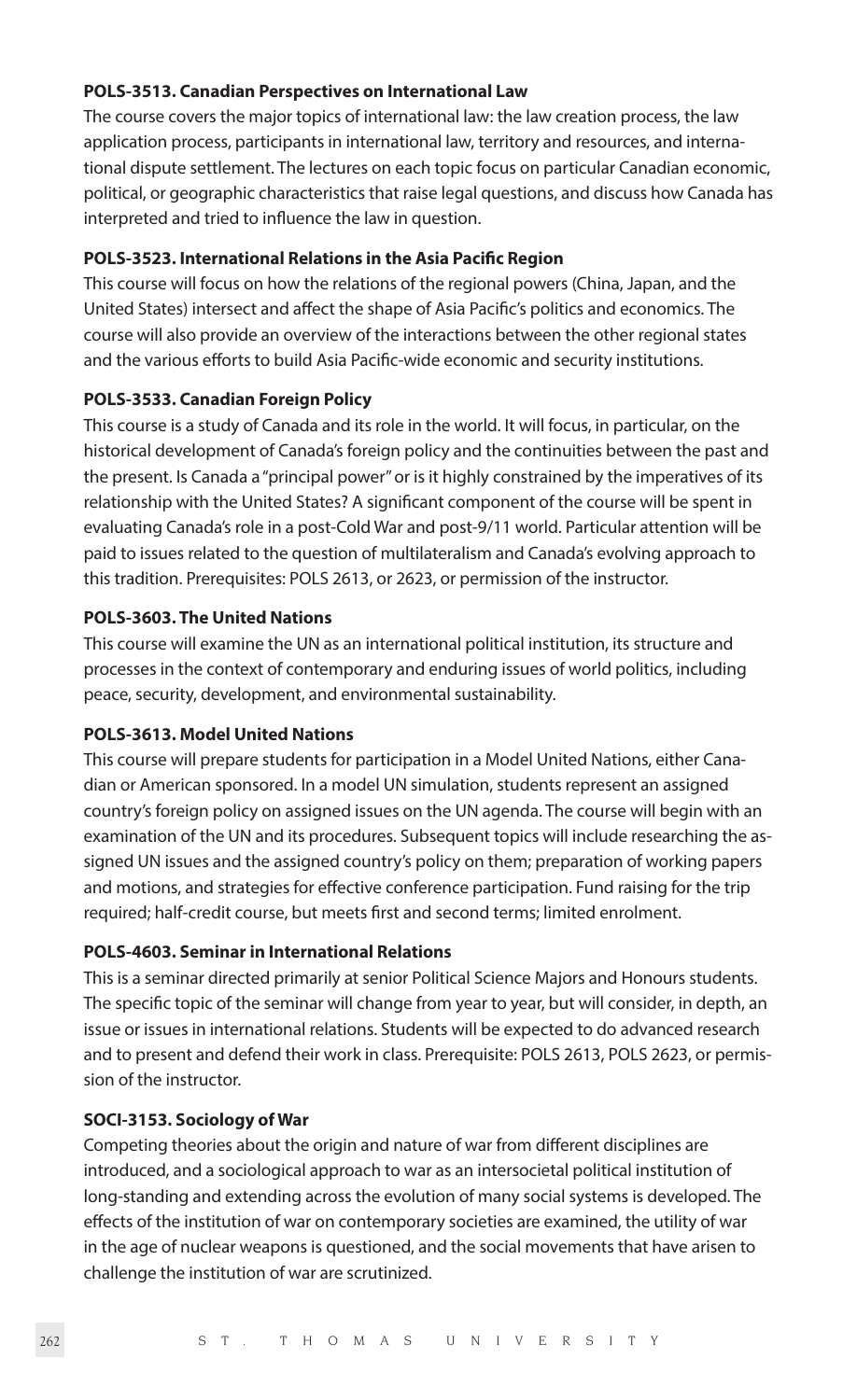*The University of New Brunswick offers courses that may be counted towards the 15 credits required in Advanced International Relations courses. Please consult the Chair of the Department of Political Science for a current listing.*

#### *B.) Area Studies (6 credit hours)*

# **POLS-3306. US Government and Politics**

This course examines the national political institutions of the United States of America – Congress, the Presidency, the Supreme Court, and the Federal bureaucracy. Political parties, interest groups, elections, and the role of the media will also be studied. Issues surrounding the modern presidency, as well as those involving social and moral issues.

# **POLS-3413. The European Union and "Europe"**

This course examines the formation and present politics of the European Union, a unique community of democratic countries that agreed to delegate some of their sovereignty to common institutions. The course will look at the history of European integration, the key institutions and policies of the European Union, and ongoing debates about European identity, European Union enlargement, and economic developments in the Euro zone.

# **POLS-3423. Politics and Society in Russia and Eurasia**

This course examines politics and society in Russia and Eurasia, focusing on the post-communist transitions, Russia's relations with other post-Soviet states, and the nexus between domestic and international politics of the region. Prerequisite: POLS 2303, or permission of the instructor.

# **POLS-4303. Seminar in Comparative Politics**

Designed as an upper-level seminar for students of Political Science, this course will focus on theories of comparative politics and their application to a major issue of interest to the discipline. Prerequisites: POLS 2303 and POLS 2313, or permission of the instructor.

# Special

# **POLS-3003. Special Topics**

The content of this course changes from year to year to reflect the special strengths of faculty and particular needs of students.

# **IREL-4003. Independent Study**

This course is an independent study course that is designed to encourage students enrolled in the International Relations Program to seek international experience for credit. The course is flexible with respect to what international experiences will count as part of the course. It is geared towards promoting student exchanges between St. Thomas students and STUaffiliated institutions around the world, but summer internships, student working-abroad programs, and similar endeavors may be considered acceptable examples of international exposure. The final determination of the acceptability of a program will be made by the International Relations Program Director. The course is also designed to allow students to do a separate writing project for credit, if that is their preference. The IR Program Director or another, suitable member of the faculty, will supervise any written projects. Prerequisite: Course is restricted to students who are enrolled in the International Relations Program.